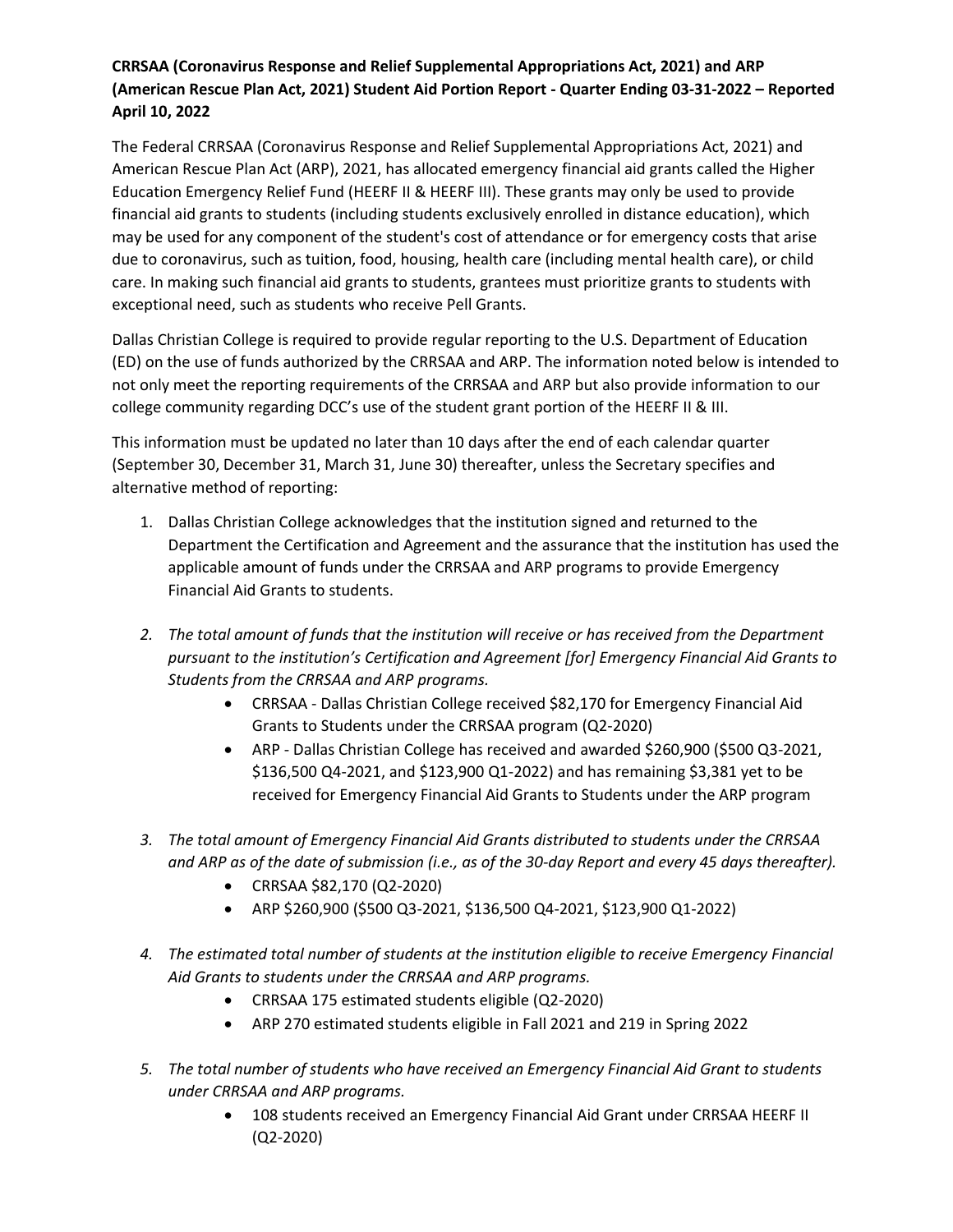- 264 students received an Emergency Financial Aid Grant under ARP HEERF III in Fall 2021. (1 in Q3-2021, 263 in Q4-2021)
- 219 students have received an Emergency Financial Aid Grant under ARP HEERF III in Fall 2022 (219 in Q1-2022)
- *6. The method(s) used by the institution to determine which students receive Emergency Financial Aid Grants and how much they would receive under the CRRSAA and ARP programs.*
	- CRRSAA HEERF II (Q2-2020)
		- o Dallas Christian College identified all currently enrolled, full-time undergraduate students within the college's financial aid system with an eligible Free Application for Federal Student Aid (FAFSA) on file. Student Financial Services validated enrollment statuses and eligibility prior to disbursement of emergency funds. CRRSAA includes no student eligibility requirements, however, institutions are required to prioritize grants to students with exceptional financial need, such as those who receive Pell Grants.
		- o 109 undergraduates enrolled in six or more credits were awarded grants. Students with an EFC of 0-5500 received \$847 and students with an EFC of 5501-9999 received \$424.
		- o 86 students were awarded \$847 totaling \$72,842.00 plus 22 students awarded \$424 totaling \$9,328.00 which combined is \$82,170 Total Awarded.
	- ARP HEERF III (Q3-2021, Q4-2021 and Q1-2022)
		- o Dallas Christian College identified all currently enrolled undergraduate students. Student Financial Services validated enrollment statuses and eligibility prior to disbursement of emergency funds. ARP includes no student eligibility requirements, however, institutions are required to prioritize grants to students with exceptional financial need, such as those who receive Pell Grants.
		- o In Fall 2021 a total of 30 undergraduate online students were awarded \$250 totaling \$7,500.00; 209 undergraduate traditional students were awarded \$500 totaling \$104,500.00, 9 online students with additional needs were awarded \$1,000 totaling \$9,000.00 and 16 undergraduate traditional students with additional needs were awarded \$1,000 totaling \$16,000.00.
		- o In Spring 2021 grants of \$600 were awarded to 189 traditional students totaling \$113,400 and \$350 to 30 exclusively online students totaling \$10,500 were awarded.
- *7. Any instructions, directions, or guidance provided by the institution to students concerning the Emergency Financial Aid Grants.*
	- CRRSAA HEERF II
		- o Emails and Text Messages were sent in April 2021 notifying awarded students of grant and allowing them to designate mailed check or leave on student account.
		- o Contact DCC Financial Aid at 214-453-8101 if any questions.
	- ARP HEERF III
		- o In Fall 2021 Emails were sent in August 2021 notifying students of available funds with instructions to complete online grant application at [https://www.cognitoforms.com/DallasChristianCollege1/HEERFIIIStudentE](https://www.cognitoforms.com/DallasChristianCollege1/HEERFIIIStudentEmergencyGrantApplication)